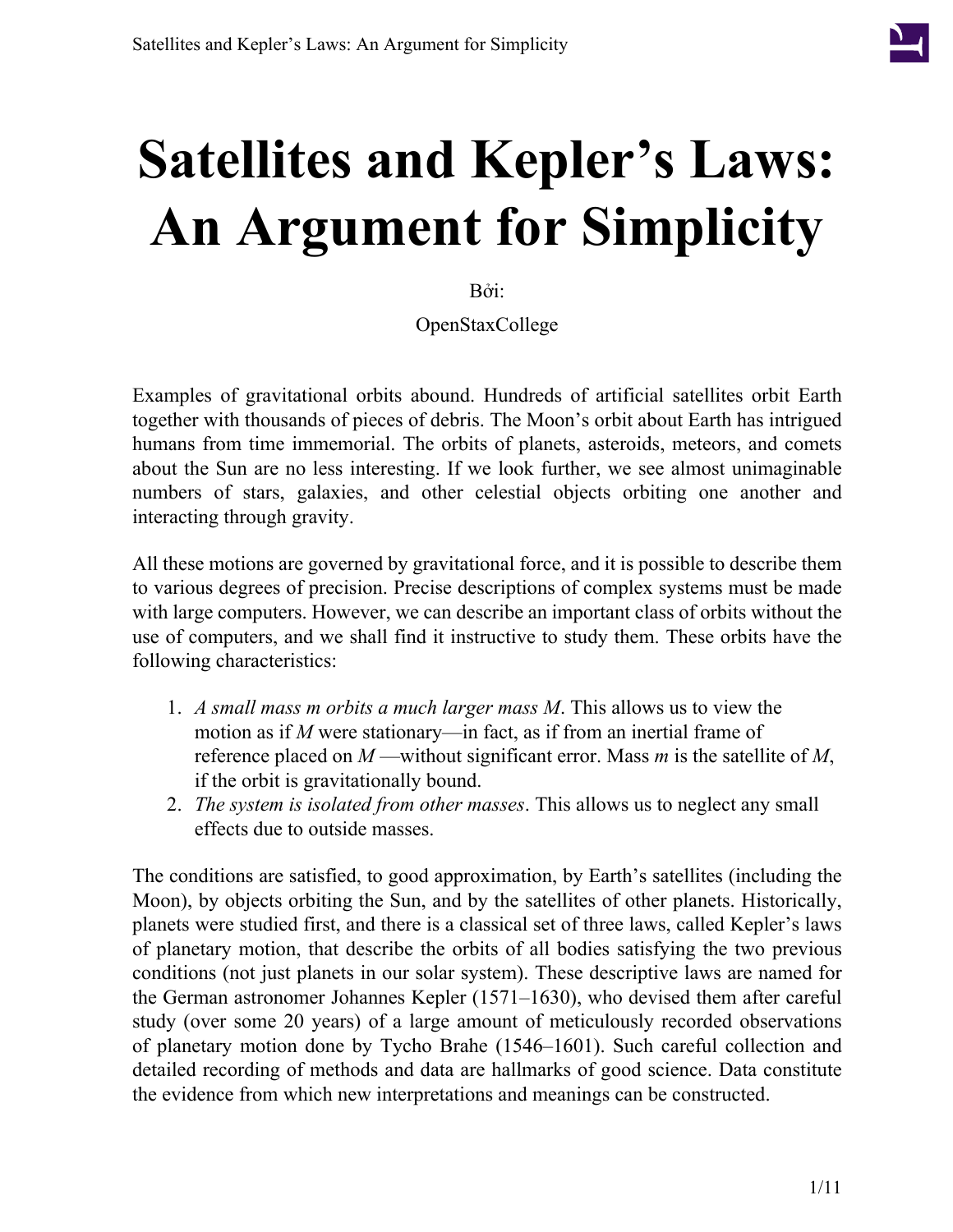# **Kepler's Laws of Planetary Motion**

## **Kepler's First Law**

The orbit of each planet about the Sun is an ellipse with the Sun at one focus.



*(a) An ellipse is a closed curve such that the sum of the distances from a point on the curve to the two foci (f<sup>1</sup> and f2) is a constant. You can draw an ellipse as shown by putting a pin at each focus, and then placing a string around a pencil and the pins and tracing a line on paper. A circle is a special case of an ellipse in which the two foci coincide (thus any point on the circle is the same distance from the center). (b) For any closed gravitational orbit, m follows an elliptical path with M at one focus. Kepler's first law states this fact for planets orbiting the Sun.*

## **Kepler's Second Law**

Each planet moves so that an imaginary line drawn from the Sun to the planet sweeps out equal areas in equal times (see [\[link\]](#page-2-0)).

## **Kepler's Third Law**

The ratio of the squares of the periods of any two planets about the Sun is equal to the ratio of the cubes of their average distances from the Sun. In equation form, this is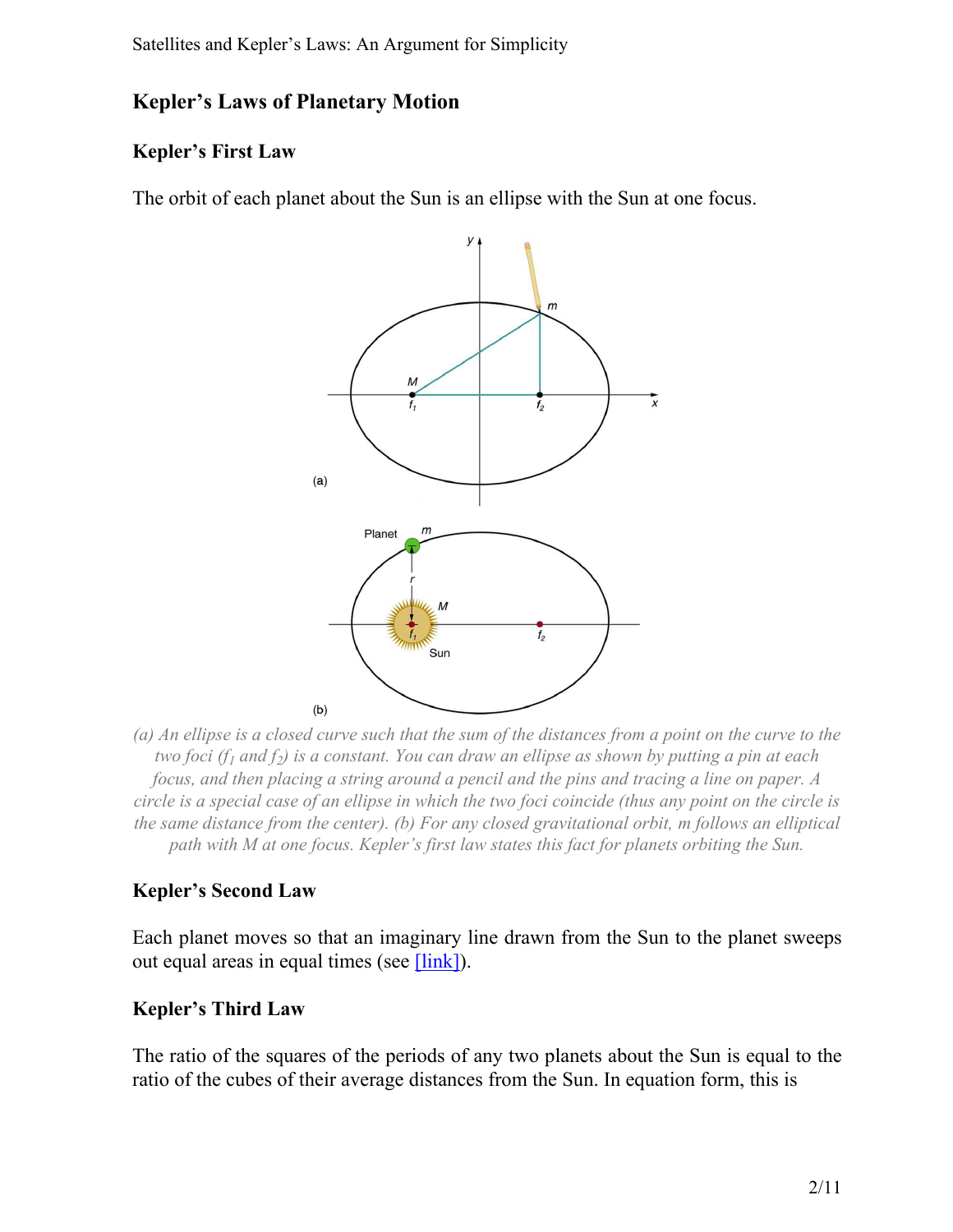$$
\frac{T_1^2}{T_2^2} = \frac{r_1^3}{r_2^3},
$$

<span id="page-2-0"></span>where  $T$  is the period (time for one orbit) and  $r$  is the average radius. This equation is valid only for comparing two small masses orbiting the same large one. Most importantly, this is a descriptive equation only, giving no information as to the cause of the equality.



*The shaded regions have equal areas. It takes equal times for m to go from A to B, from C to D, and from E to F. The mass m moves fastest when it is closest to M. Kepler's second law was originally devised for planets orbiting the Sun, but it has broader validity.*

Note again that while, for historical reasons, Kepler's laws are stated for planets orbiting the Sun, they are actually valid for all bodies satisfying the two previously stated conditions.

Find the Time for One Orbit of an Earth Satellite

Given that the Moon orbits Earth each 27.3 d and that it is an average distance of  $3.84 \times 10^8$  m from the center of Earth, calculate the period of an artificial satellite orbiting at an average altitude of 1500 km above Earth's surface.

## **Strategy**

The period, or time for one orbit, is related to the radius of the orbit by Kepler's third law, given in mathematical form in  $\frac{T_1}{T_2}$ 2 *T* 2  $\frac{r_1^2}{2} = \frac{r_1^2}{r_1^2}$ 3 *r* 2  $\frac{1}{3}$ . Let us use the subscript 1 for the Moon and the subscript 2 for the satellite. We are asked to find  $T_2$ . The given information tells us that the orbital radius of the Moon is  $r_1 = 3.84 \times 10^8$  m, and that the period of the Moon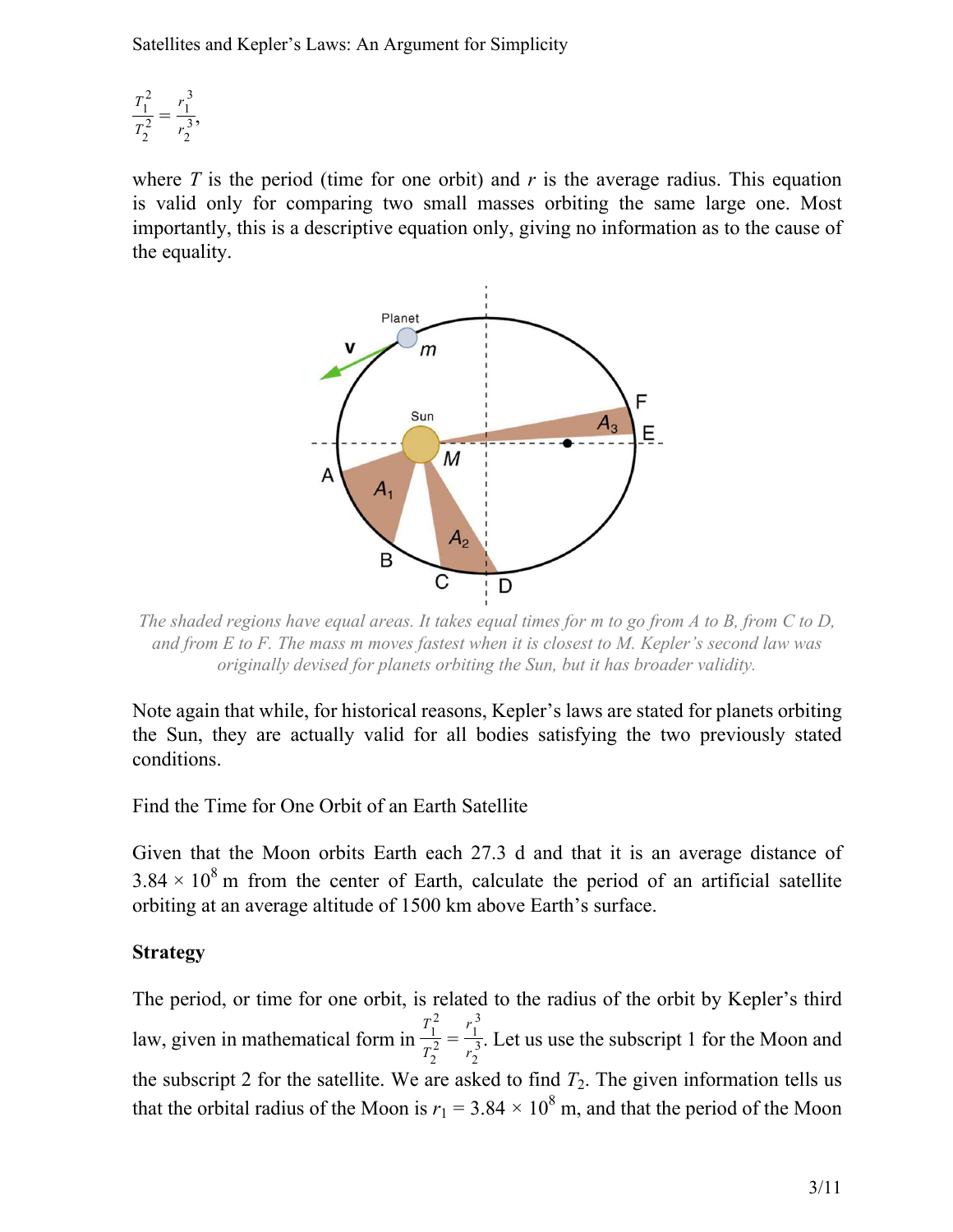is  $T_1 = 27.3$  d. The height of the artificial satellite above Earth's surface is given, and so we must add the radius of Earth (6380 km) to get  $r_2 = (1500+6380)$  km=7880 km. Now all quantities are known, and so  $T_2$  can be found.

# **Solution**

Kepler's third law is

$$
\frac{T_1^2}{T_2^2} = \frac{r_1^3}{r_2^3}.
$$

To solve for *T*2, we cross-multiply and take the square root, yielding

$$
T_2^2 = T_1^2 \left(\frac{r_2}{r_1}\right)^3
$$
  

$$
T_2 = T_1 \left(\frac{r_2}{r_1}\right)^{3/2}.
$$

Substituting known values yields

$$
T_2 = 27.3 \text{ d} \times \frac{24.0 \text{ h}}{\text{d}} \times \left(\frac{7880 \text{ km}}{3.84 \times 10^5 \text{ km}}\right)^{3/2}
$$
  
= 1.93 h.

**Discussion** This is a reasonable period for a satellite in a fairly low orbit. It is interesting that any satellite at this altitude will orbit in the same amount of time. This fact is related to the condition that the satellite's mass is small compared with that of Earth.

People immediately search for deeper meaning when broadly applicable laws, like Kepler's, are discovered. It was Newton who took the next giant step when he proposed the law of universal gravitation. While Kepler was able to discover *what* was happening, Newton discovered that gravitational force was the cause.

# **Derivation of Kepler's Third Law for Circular Orbits**

We shall derive Kepler's third law, starting with Newton's laws of motion and his universal law of gravitation. The point is to demonstrate that the force of gravity is the cause for Kepler's laws (although we will only derive the third one).

Let us consider a circular orbit of a small mass *m* around a large mass *M*, satisfying the two conditions stated at the beginning of this section. Gravity supplies the centripetal force to mass *m*. Starting with Newton's second law applied to circular motion,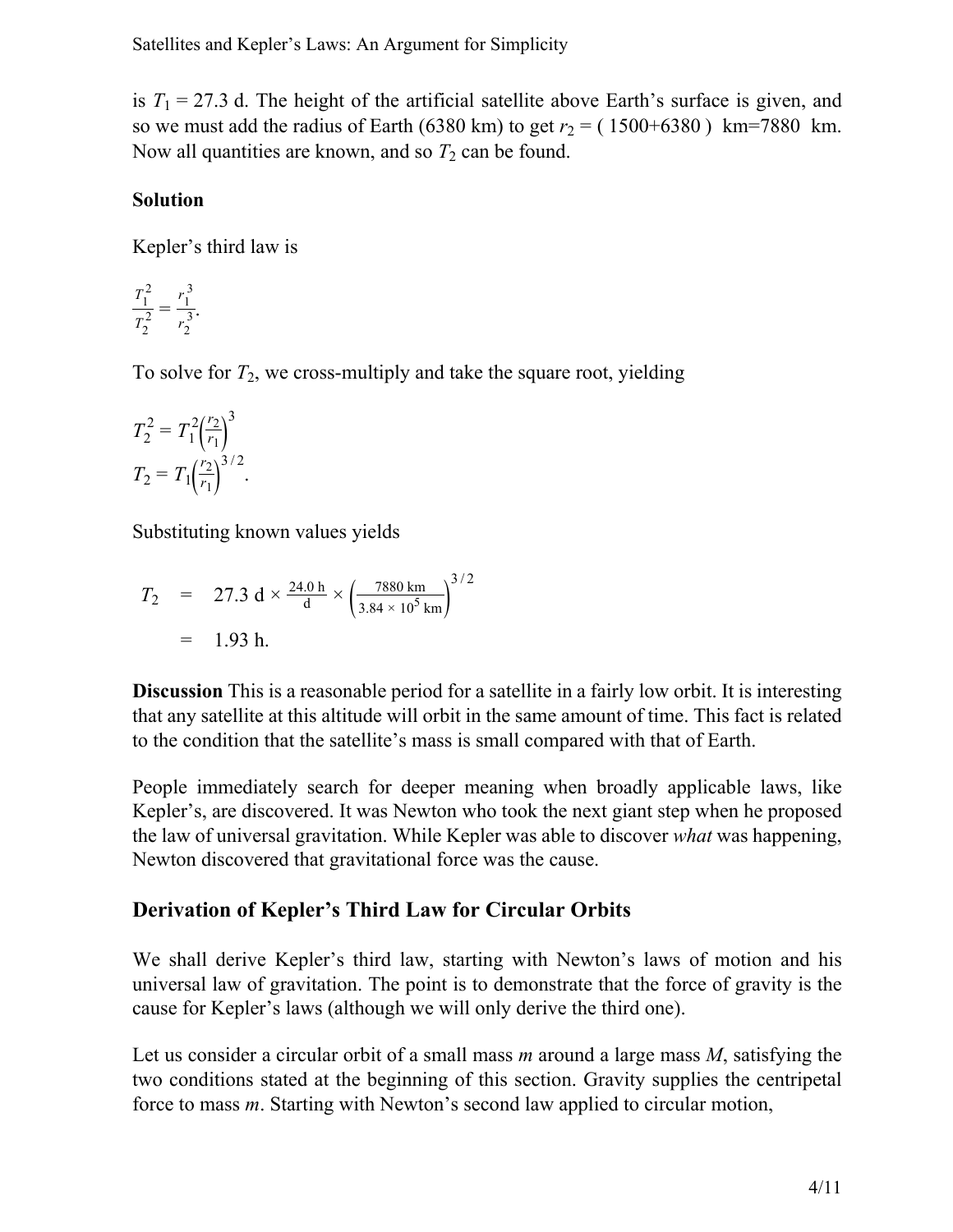$$
F_{\text{net}} = ma_{\text{c}} = m\frac{v^2}{r}.
$$

The net external force on mass *m* is gravity, and so we substitute the force of gravity for  $F_{\text{net}}$ :

$$
G\frac{mM}{r^2}=m\frac{v^2}{r}.
$$

The mass *m* cancels, yielding

$$
G_{r}^{\underline{M}}=\nu^{2}.
$$

The fact that *m* cancels out is another aspect of the oft-noted fact that at a given location all masses fall with the same acceleration. Here we see that at a given orbital radius *r*, all masses orbit at the same speed. (This was implied by the result of the preceding worked example.) Now, to get at Kepler's third law, we must get the period *T* into the equation. By definition, period  $T$  is the time for one complete orbit. Now the average speed  $\nu$  is the circumference divided by the period—that is,

$$
v = \frac{2\pi r}{T}.
$$

Substituting this into the previous equation gives

$$
G_r^M = \frac{4\pi^2 r^2}{T^2}.
$$

Solving for  $T^2$  yields

$$
T^2 = \frac{4\pi^2}{GM}r^3.
$$

Using subscripts 1 and 2 to denote two different satellites, and taking the ratio of the last equation for satellite 1 to satellite 2 yields

$$
\frac{T_1^2}{T_2^2} = \frac{r_1^3}{r_2^3}.
$$

This is Kepler's third law. Note that Kepler's third law is valid only for comparing satellites of the same parent body, because only then does the mass of the parent body *M* cancel.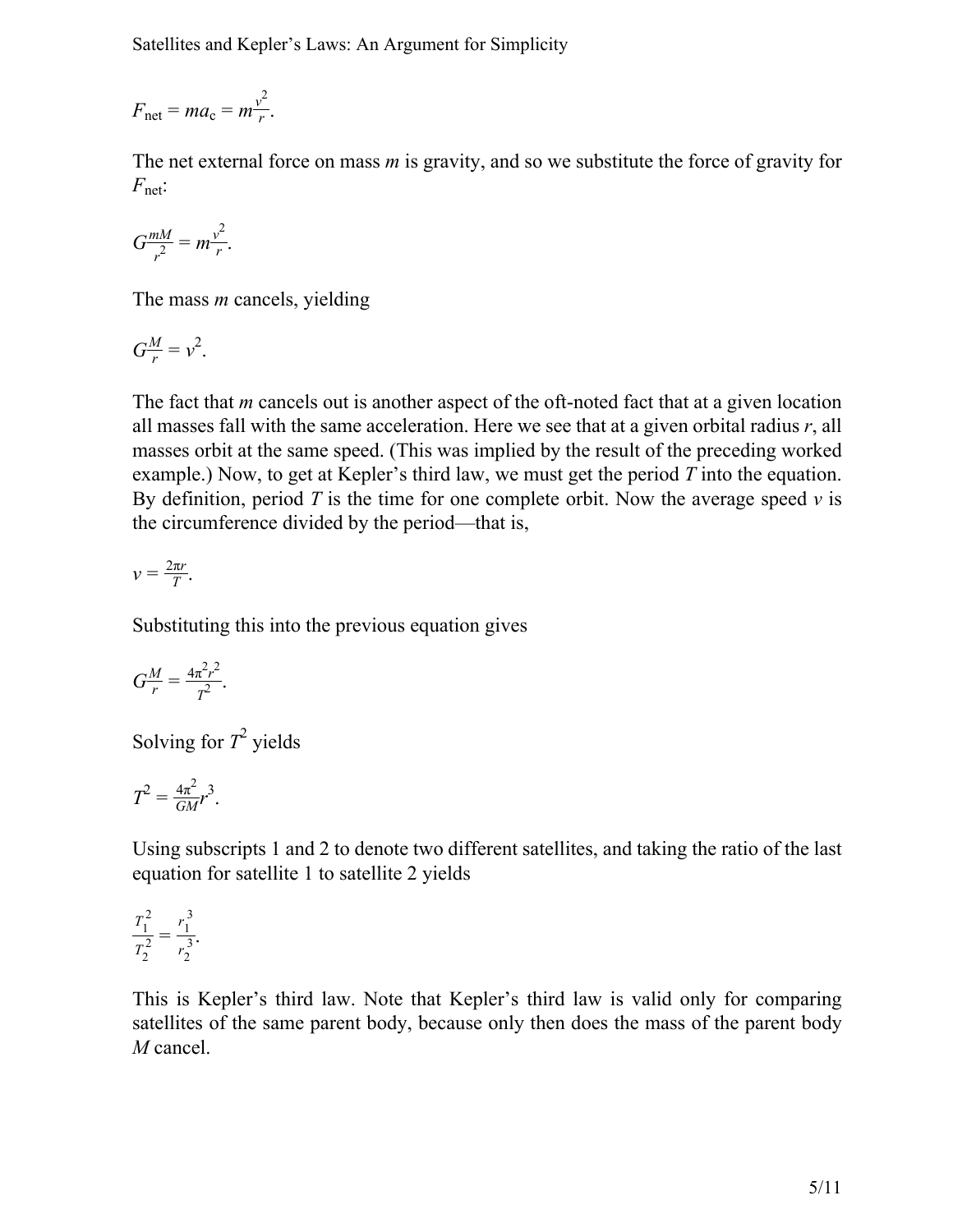Now consider what we get if we solve  $T^2 = \frac{4\pi^2}{GM}r^3$  for the ratio  $r^3/T^2$ . We obtain a relationship that can be used to determine the mass *M* of a parent body from the orbits of its satellites:

$$
\frac{r^3}{T^2} = \frac{G}{4\pi^2} M.
$$

If *r* and *T* are known for a satellite, then the mass *M* of the parent can be calculated. This principle has been used extensively to find the masses of heavenly bodies that have satellites. Furthermore, the ratio  $r^3/T^2$  should be a constant for all satellites of the same parent body (because  $r^3 / T^2 = GM / 4\pi^2$ ). (See [\[link\]\)](#page-6-0).

It is clear from  $\boxed{\text{link}}$  that the ratio of  $r^3/T^2$  is constant, at least to the third digit, for all listed satellites of the Sun, and for those of Jupiter. Small variations in that ratio have two causes—uncertainties in the *r* and *T* data, and perturbations of the orbits due to other bodies. Interestingly, those perturbations can be—and have been—used to predict the location of new planets and moons. This is another verification of Newton's universal law of gravitation.

# Making Connections

Newton's universal law of gravitation is modified by Einstein's general theory of relativity, as we shall see in Particle [Physics.](/m42667) Newton's gravity is not seriously in error—it was and still is an extremely good approximation for most situations. Einstein's modification is most noticeable in extremely large gravitational fields, such as near black holes. However, general relativity also explains such phenomena as small but long-known deviations of the orbit of the planet Mercury from classical predictions.

# **The Case for Simplicity**

The development of the universal law of gravitation by Newton played a pivotal role in the history of ideas. While it is beyond the scope of this text to cover that history in any detail, we note some important points. The definition of planet set in 2006 by the International Astronomical Union (IAU) states that in the solar system, a planet is a celestial body that:

- 1. is in orbit around the Sun,
- 2. has sufficient mass to assume hydrostatic equilibrium and
- 3. has cleared the neighborhood around its orbit.

A non-satellite body fulfilling only the first two of the above criteria is classified as "dwarf planet."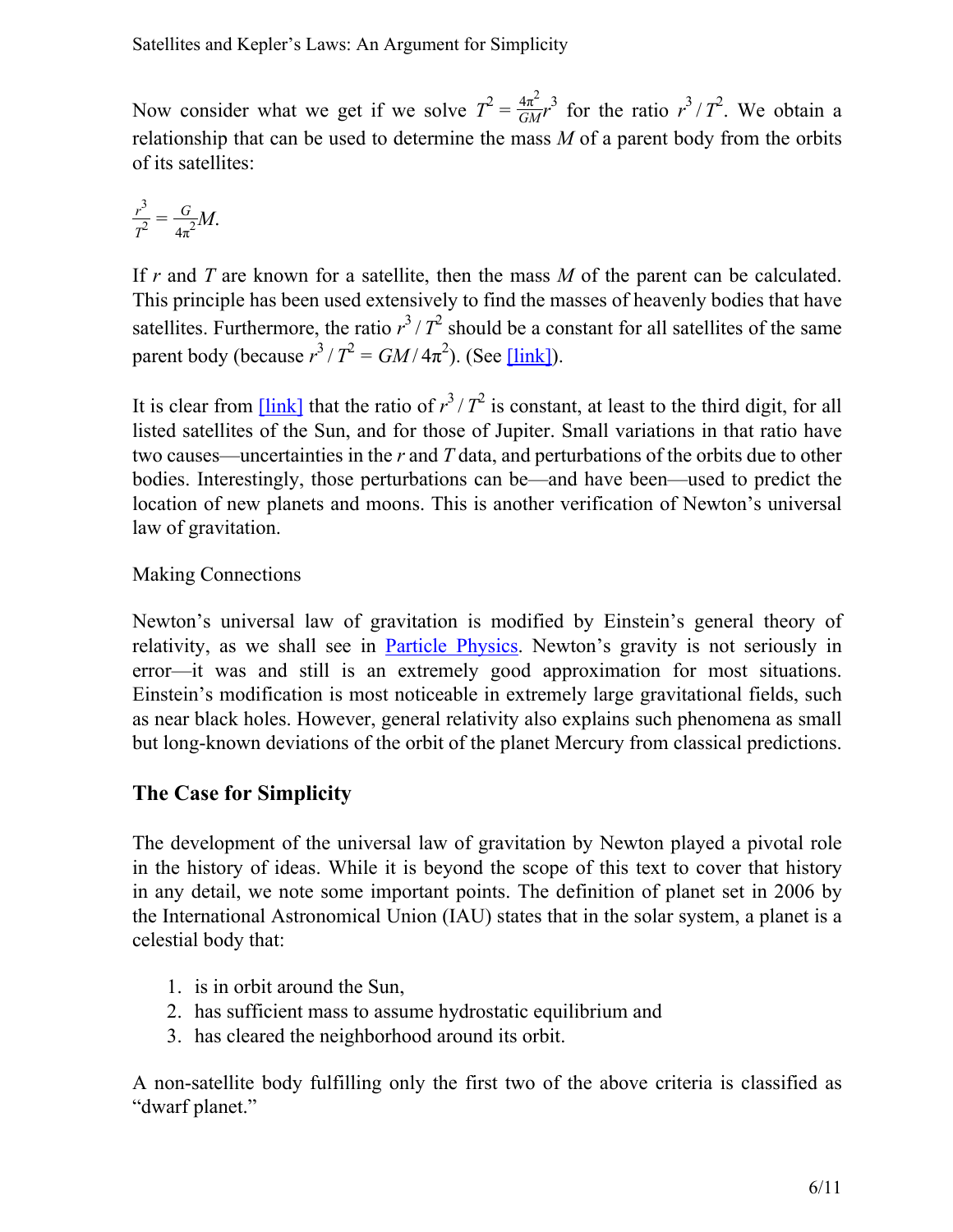In 2006, Pluto was demoted to a 'dwarf planet' after scientists revised their definition of what constitutes a "true" planet.

<span id="page-6-0"></span>

| Parent   | Satellite                     | Average orbital radius<br>r(km) | Period $T(y)$              | $r^3 / T^2$ (km <sup>3</sup> /<br>$y^2$ |
|----------|-------------------------------|---------------------------------|----------------------------|-----------------------------------------|
| Earth    | Moon                          | $3.84 \times 10^{5}$            | 0.07481                    | $1.01 \times 10^{18}$                   |
| Sun      | Mercury                       | $5.79 \times 10^{7}$            | 0.2409                     | $3.34 \times 10^{24}$                   |
|          | Venus                         | $1.082 \times 10^8$             | 0.6150                     | $3.35 \times 10^{24}$                   |
| Earth    | $1.496 \times 10^8$           | 1.000                           | $3.35 \times 10^{24}$      |                                         |
| Mars     | $2.279 \times 10^8$           | 1.881                           | $3.35 \times 10^{24}$      |                                         |
| Jupiter  | $7.783 \times 10^8$ 11.86     |                                 | $3.35 \times 10^{24}$      |                                         |
| Saturn   | $1.427 \times 10^9$ 29.46     |                                 | $3.35 \times 10^{24}$      |                                         |
| Neptune  | $4.497 \times 10^{9}$         | 164.8                           | $3.35 \times 10^{24}$      |                                         |
| Pluto    | $5.90 \times 10^{9}$          | 248.3                           | $3.33 \times 10^{24}$      |                                         |
| Jupiter  | Io                            | $4.22 \times 10^5$              | 0.00485 (1.77)<br>$\rm d)$ | $3.19 \times 10^{21}$                   |
|          | Europa                        | $6.71 \times 10^{5}$            | 0.00972(3.55)<br>$\rm d)$  | $3.20 \times 10^{21}$                   |
|          | Ganymede   $1.07 \times 10^6$ | 0.0196(7.16d)                   | $3.19 \times 10^{21}$      |                                         |
| Callisto | $1.88 \times 10^{6}$          | 0.0457(16.19 d)                 | $3.20 \times 10^{21}$      |                                         |

Orbital Data and Kepler's Third Law

The universal law of gravitation is a good example of a physical principle that is very broadly applicable. That single equation for the gravitational force describes all situations in which gravity acts. It gives a cause for a vast number of effects, such as the orbits of the planets and moons in the solar system. It epitomizes the underlying unity and simplicity of physics.

Before the discoveries of Kepler, Copernicus, Galileo, Newton, and others, the solar system was thought to revolve around Earth as shown in  $[\text{link}](a)$ . This is called the Ptolemaic view, for the Greek philosopher who lived in the second century AD. This model is characterized by a list of facts for the motions of planets with no cause and effect explanation. There tended to be a different rule for each heavenly body and a general lack of simplicity.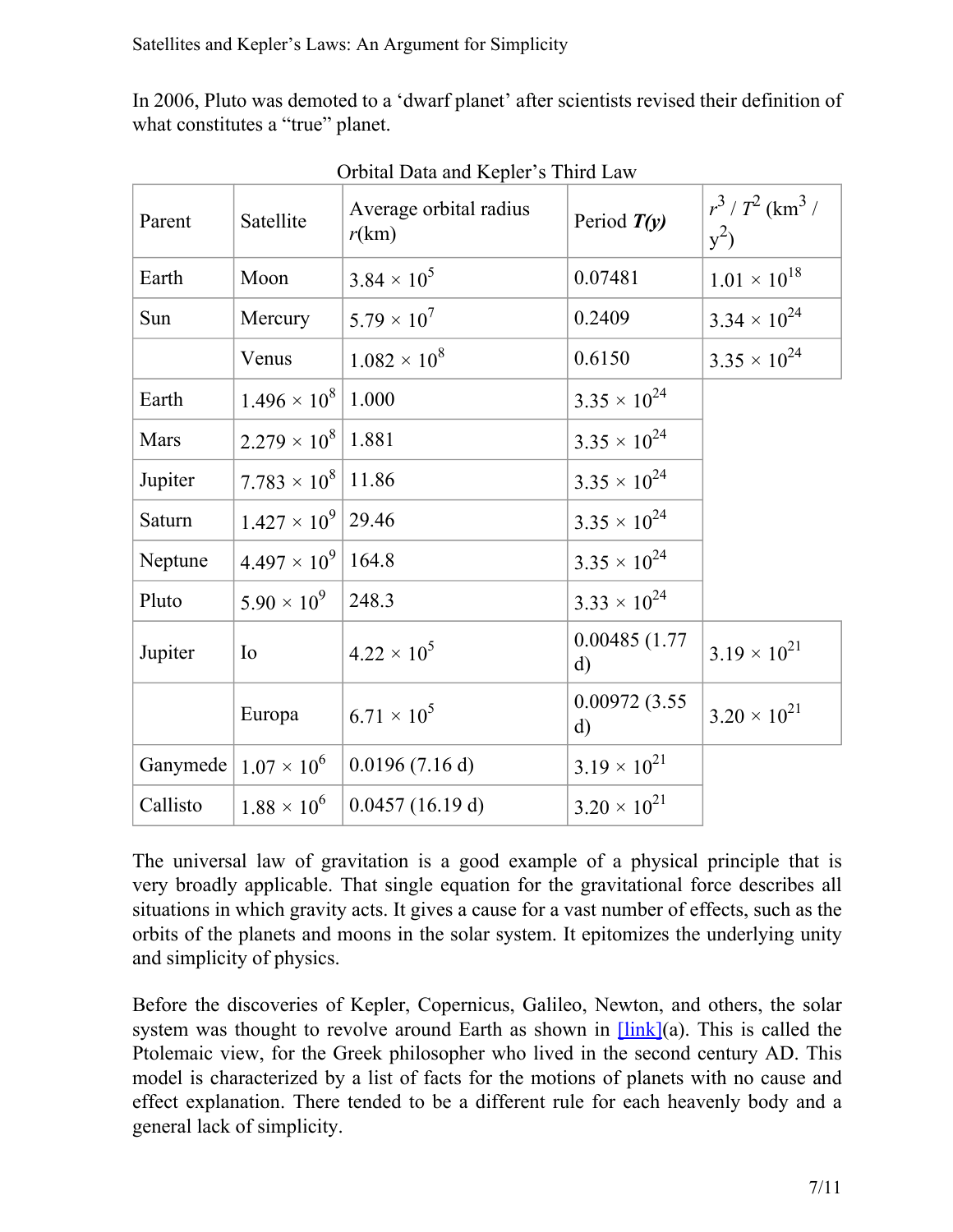<span id="page-7-0"></span> $[\text{link}](b)$  represents the modern or Copernican model. In this model, a small set of rules and a single underlying force explain not only all motions in the solar system, but all other situations involving gravity. The breadth and simplicity of the laws of physics are compelling. As our knowledge of nature has grown, the basic simplicity of its laws has become ever more evident.



*(a) The Ptolemaic model of the universe has Earth at the center with the Moon, the planets, the Sun, and the stars revolving about it in complex superpositions of circular paths. This geocentric model, which can be made progressively more accurate by adding more circles, is purely descriptive, containing no hints as to what are the causes of these motions. (b) The Copernican model has the Sun at the center of the solar system. It is fully explained by a small number of laws of physics, including Newton's universal law of gravitation.*

# **Section Summary**

• Kepler's laws are stated for a small mass *m* orbiting a larger mass *M* in nearisolation. Kepler's laws of planetary motion are then as follows:

Kepler's first law

The orbit of each planet about the Sun is an ellipse with the Sun at one focus.

Kepler's second law

Each planet moves so that an imaginary line drawn from the Sun to the planet sweeps out equal areas in equal times.

Kepler's third law

The ratio of the squares of the periods of any two planets about the Sun is equal to the ratio of the cubes of their average distances from the Sun: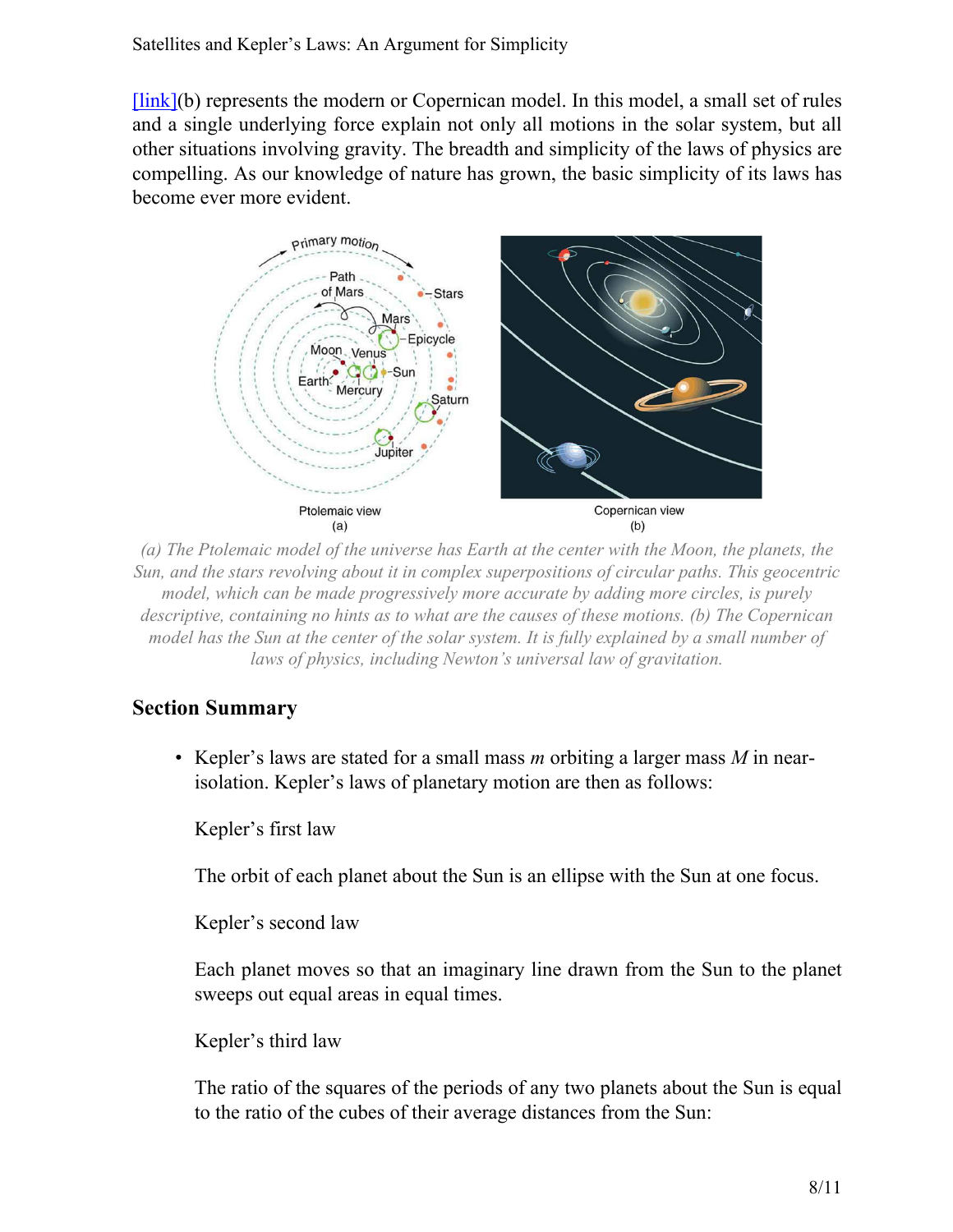$$
\frac{T_1^2}{T_2^2} = \frac{r_1^3}{r_2^3},
$$

where *T* is the period (time for one orbit) and *r* is the average radius of the orbit.

• The period and radius of a satellite's orbit about a larger body *M* are related by  $T^2 = \frac{4\pi^2}{GM}r^3$ 

or

$$
\frac{r^3}{T^2} = \frac{G}{4\pi^2} M.
$$

# **Conceptual Questions**

In what frame(s) of reference are Kepler's laws valid? Are Kepler's laws purely descriptive, or do they contain causal information?

# **Problem Exercises**

A geosynchronous Earth satellite is one that has an orbital period of precisely 1 day. Such orbits are useful for communication and weather observation because the satellite remains above the same point on Earth (provided it orbits in the equatorial plane in the same direction as Earth's rotation). Calculate the radius of such an orbit based on the data for the moon in [\[link\].](#page-6-0)

Calculate the mass of the Sun based on data for Earth's orbit and compare the value obtained with the Sun's actual mass.

 $1.98 \times 10^{30}$  kg

Find the mass of Jupiter based on data for the orbit of one of its moons, and compare your result with its actual mass.

Find the ratio of the mass of Jupiter to that of Earth based on data in [\[link\]](#page-6-0).

$$
\frac{M_J}{M_E} = 316
$$

Astronomical observations of our Milky Way galaxy indicate that it has a mass of about  $8.0 \times 10^{11}$  solar masses. A star orbiting on the galaxy's periphery is about  $6.0 \times 10^4$ light years from its center. (a) What should the orbital period of that star be? (b) If its period is  $6.0 \times 10^7$  instead, what is the mass of the galaxy? Such calculations are used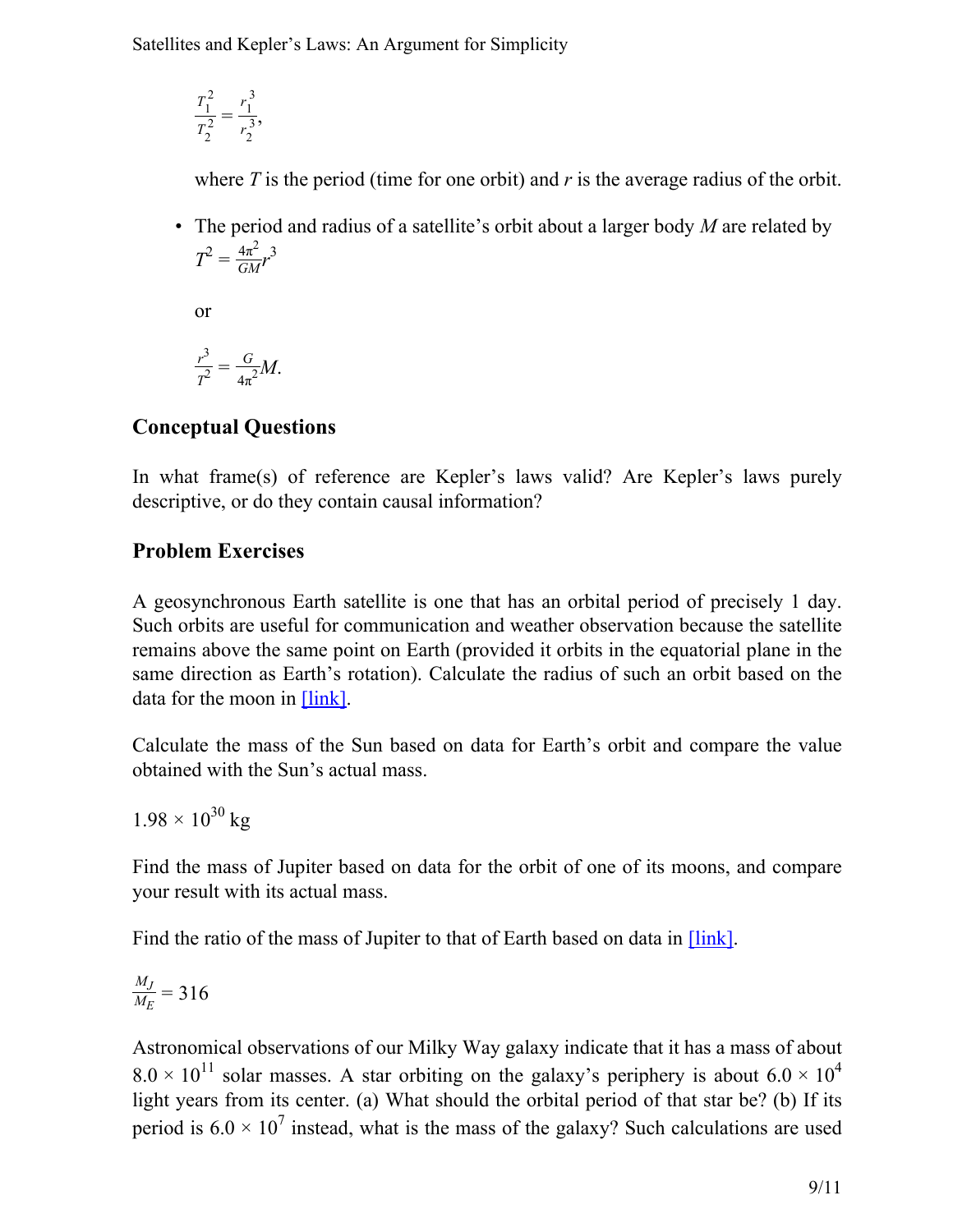to imply the existence of "dark matter" in the universe and have indicated, for example, the existence of very massive black holes at the centers of some galaxies.

#### **Integrated Concepts**

Space debris left from old satellites and their launchers is becoming a hazard to other satellites. (a) Calculate the speed of a satellite in an orbit 900 km above Earth's surface. (b) Suppose a loose rivet is in an orbit of the same radius that intersects the satellite's orbit at an angle of 90º relative to Earth. What is the velocity of the rivet relative to the satellite just before striking it? (c) Given the rivet is 3.00 mm in size, how long will its collision with the satellite last? (d) If its mass is 0.500 g, what is the average force it exerts on the satellite? (e) How much energy in joules is generated by the collision? (The satellite's velocity does not change appreciably, because its mass is much greater than the rivet's.)

- a)  $2.11 \times 10^4$  m/s
- b)  $2.98 \times 10^4$  m/s
- c)  $1.01 \times 10^{-7}$  s
- d)  $1.48 \times 10^8$  N
- e) 2.22  $\times$  10<sup>5</sup> J

## **Unreasonable Results**

(a) Based on Kepler's laws and information on the orbital characteristics of the Moon, calculate the orbital radius for an Earth satellite having a period of 1.00 h. (b) What is unreasonable about this result? (c) What is unreasonable or inconsistent about the premise of a 1.00 h orbit?

a)  $5.08 \times 10^3$  km

b) This radius is unreasonable because it is less than the radius of earth.

c) The premise of a one-hour orbit is inconsistent with the known radius of the earth.

## **Construct Your Own Problem**

On February 14, 2000, the NEAR spacecraft was successfully inserted into orbit around Eros, becoming the first artificial satellite of an asteroid. Construct a problem in which you determine the orbital speed for a satellite near Eros. You will need to find the mass